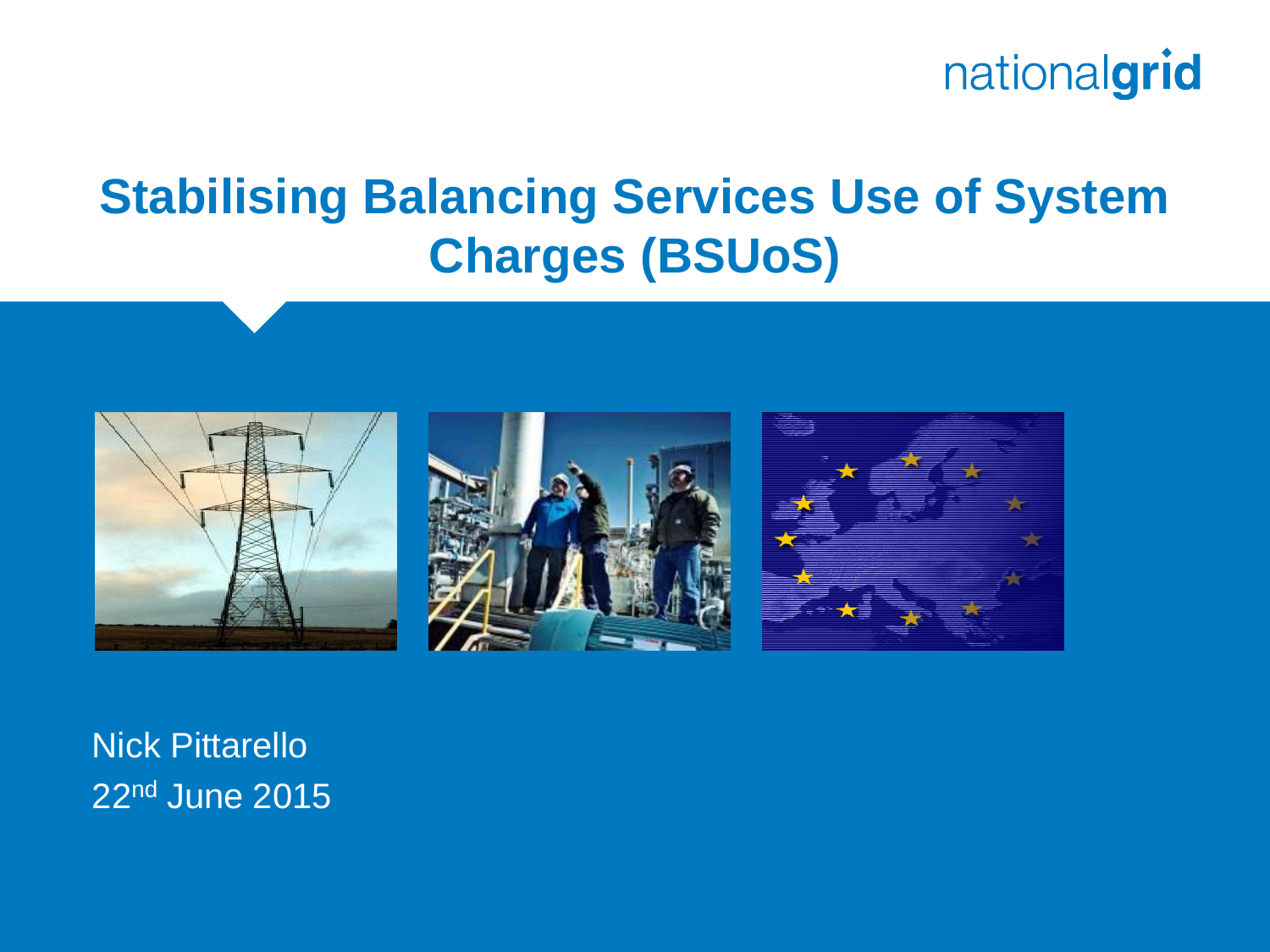#### **What is BSUoS?**

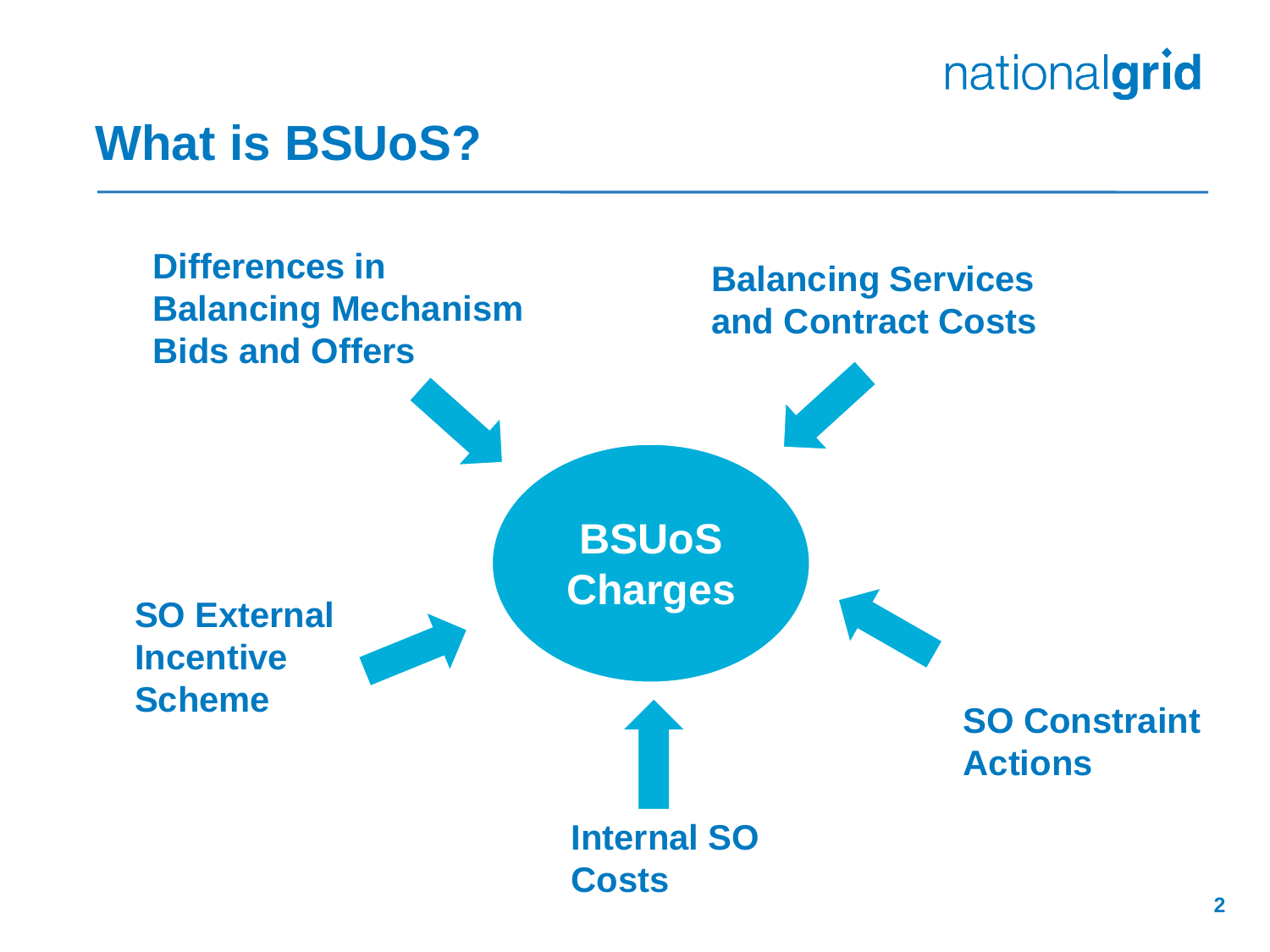

#### **Historical Annual BSUoS Costs**

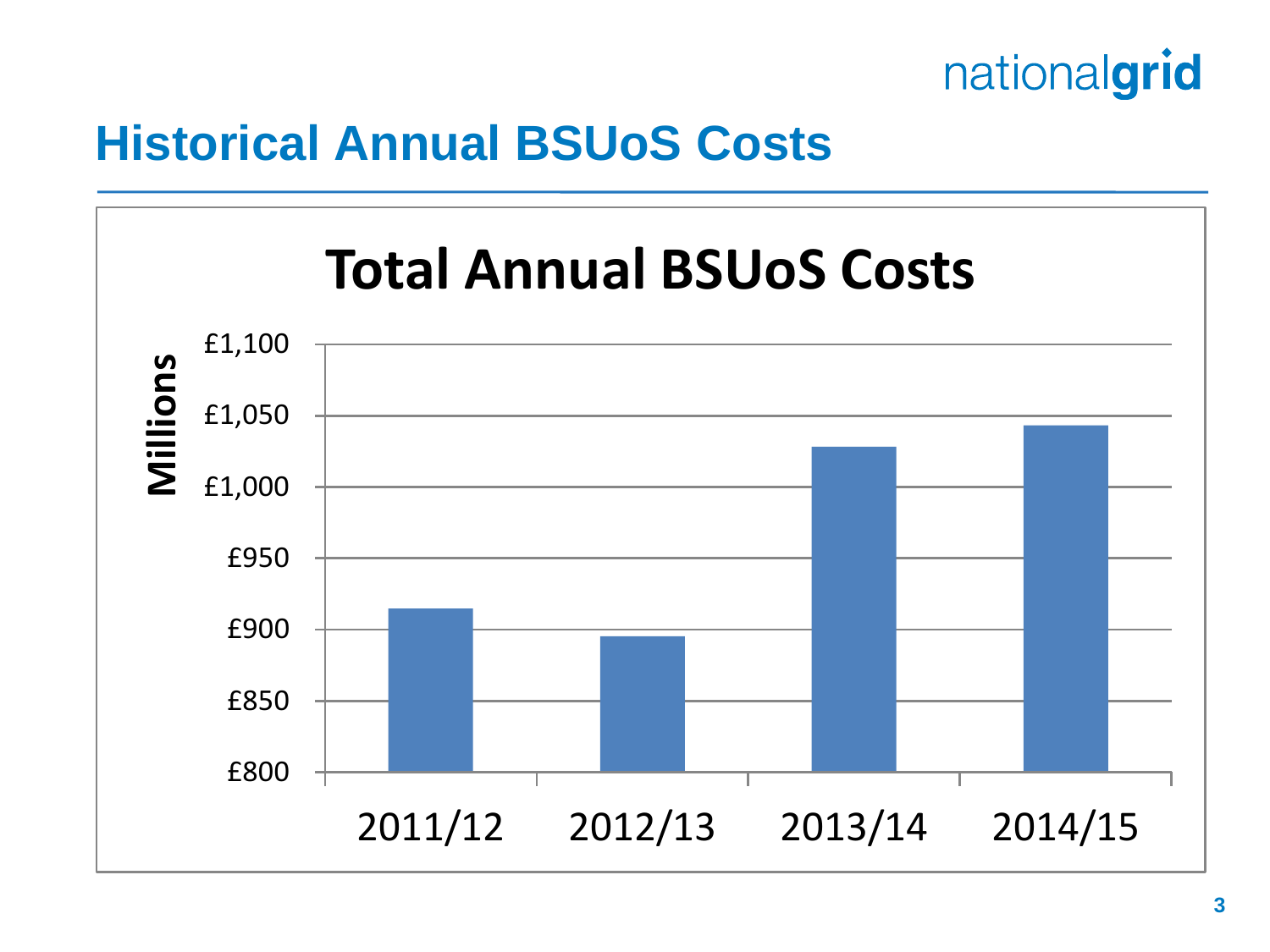#### **BSUoS Volatility**

#### **Half Hourly BSUoS Price (£/MWh) 2014/15**

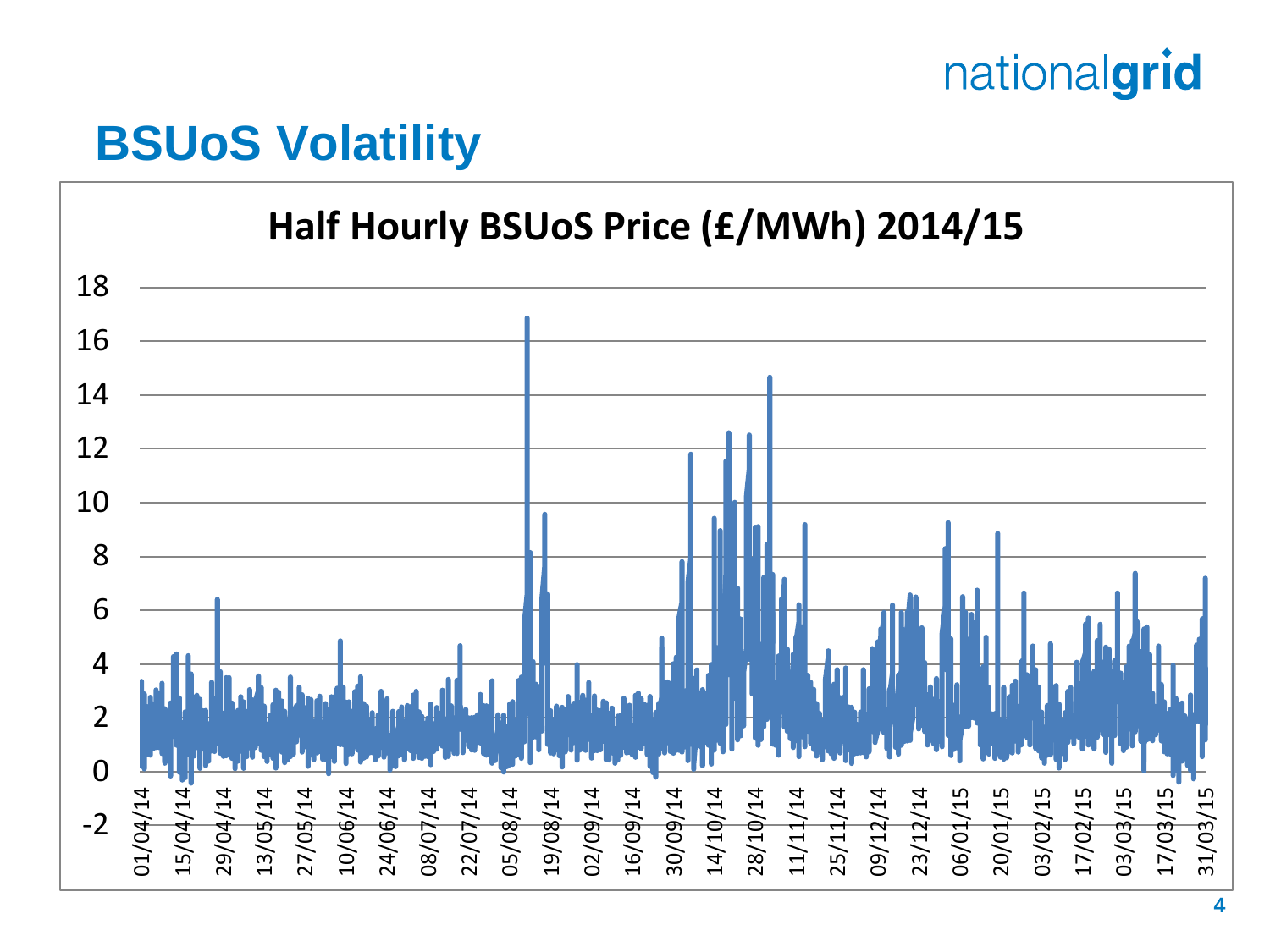

#### **Outturn BSUoS Price v NG Forecast**

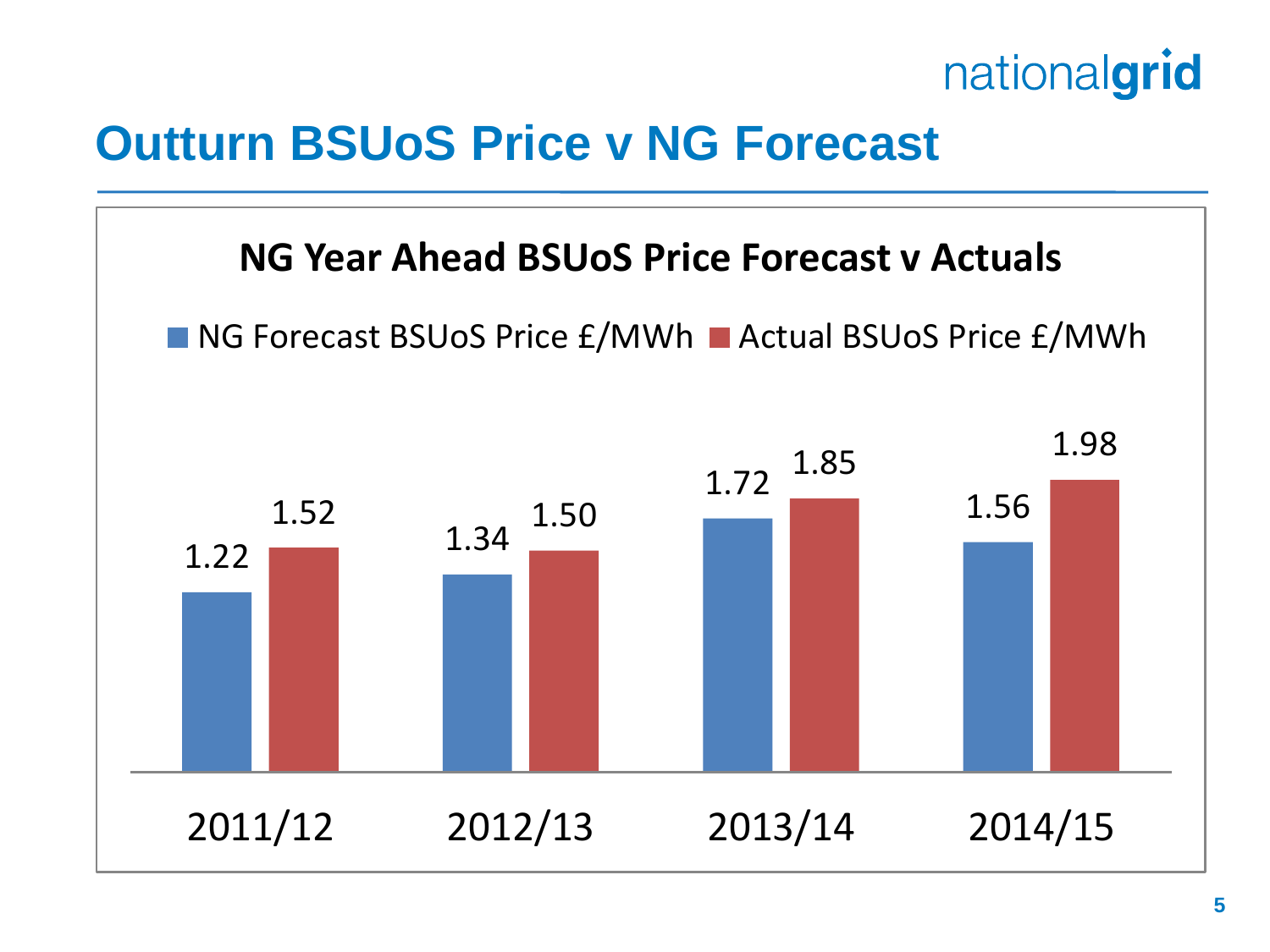#### **How is BSUoS instability a problem?**

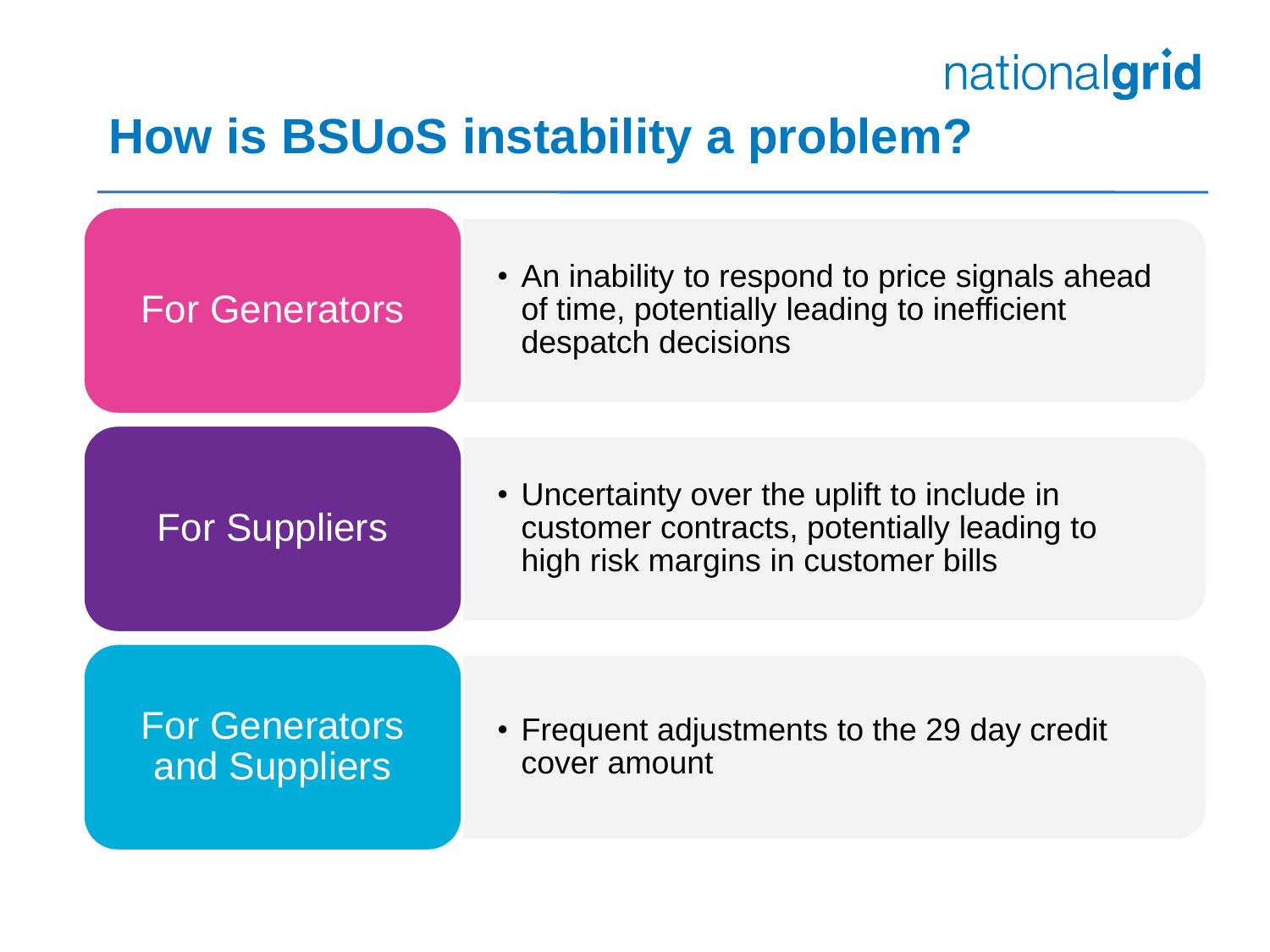#### **Possible Solutions**

- **Improve NG Forecast** 
	- **Provides no certainty to market participants**
	- Does not help efficient despatch

- **Ex ante BSUoS Price** 
	- **Fundamental change**
	- Causes risk transfer from industry to SO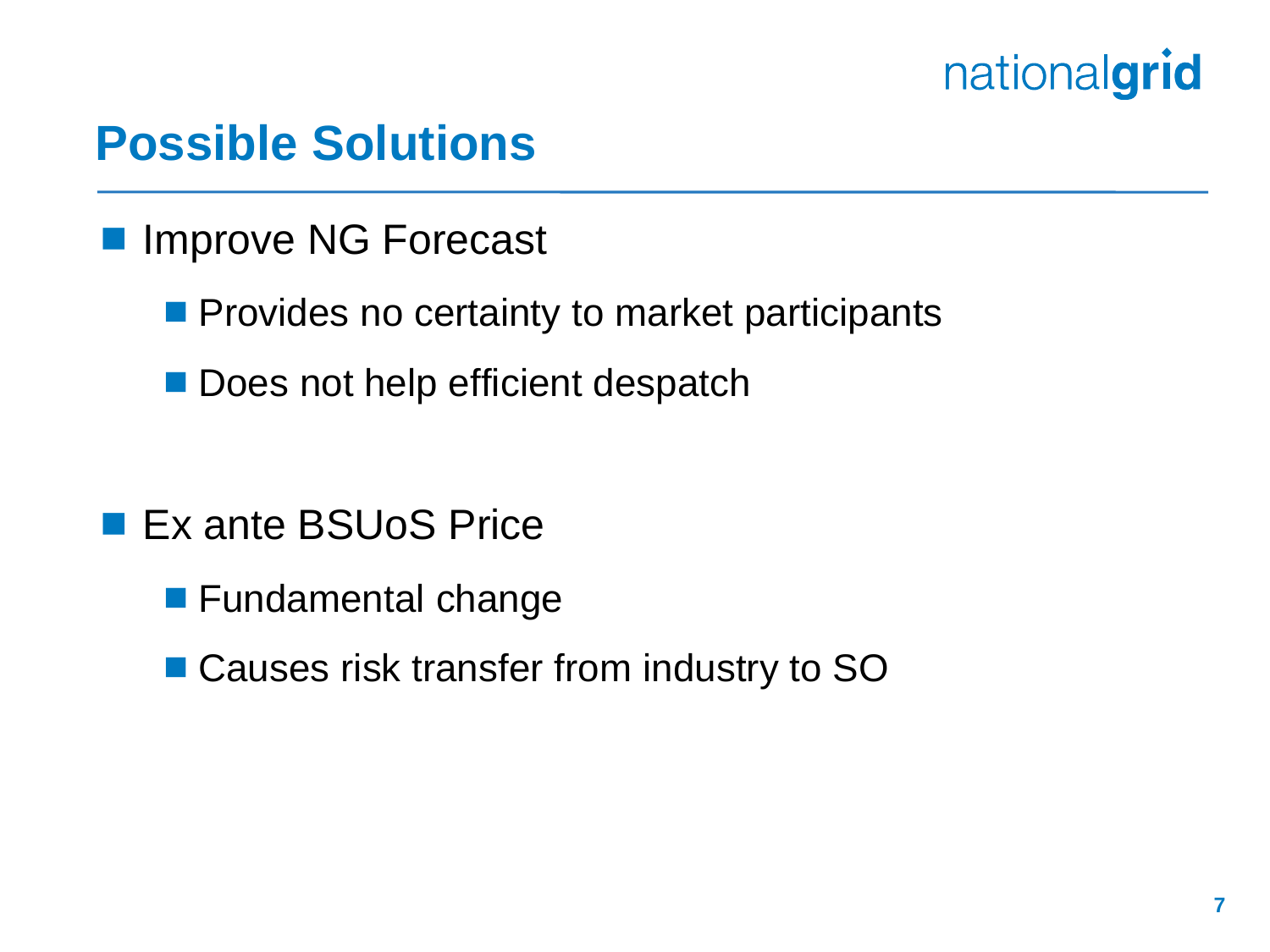#### **How might ex-ante BSUoS work?**

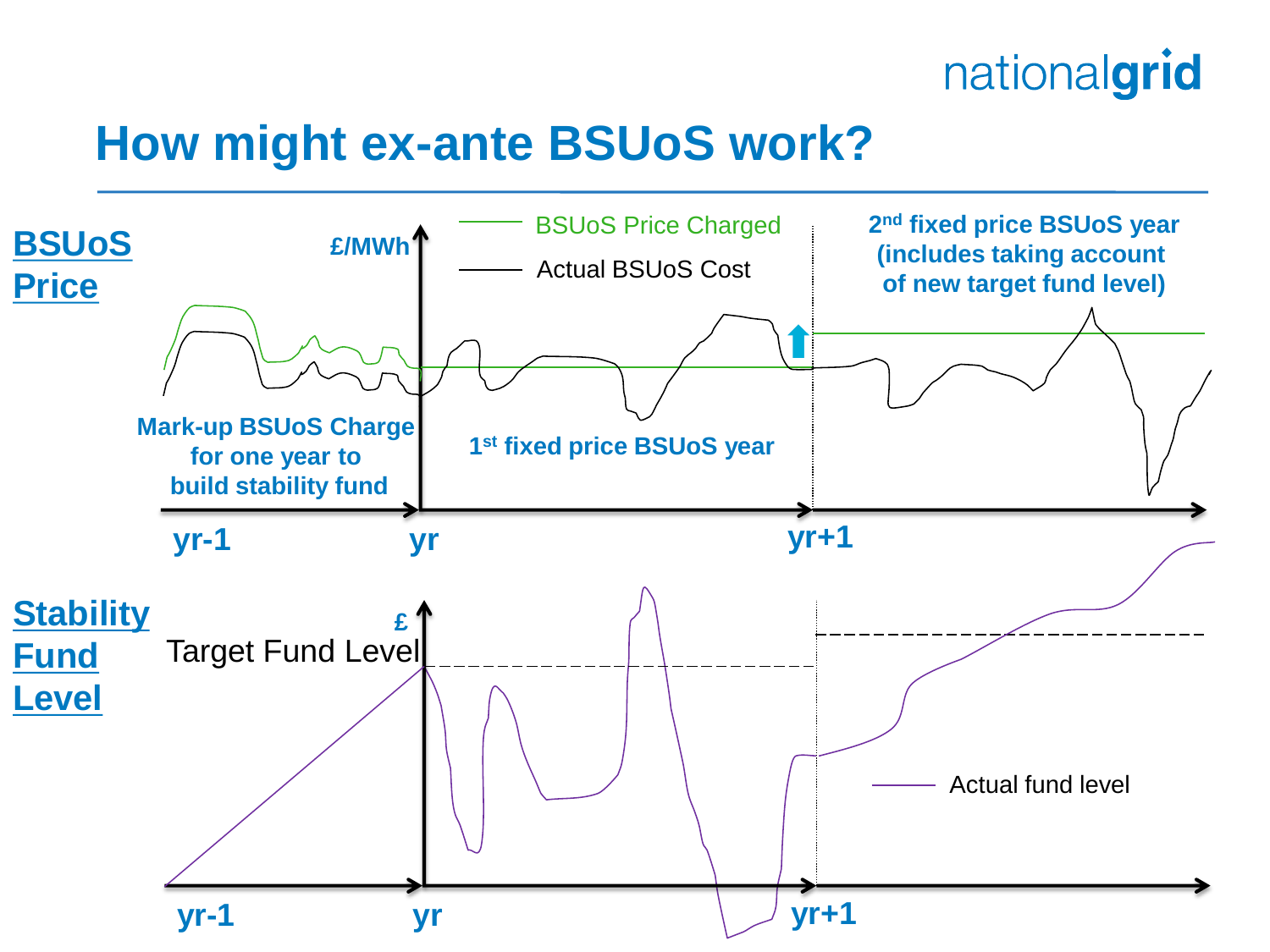### **Example potential exposures – one year fix**